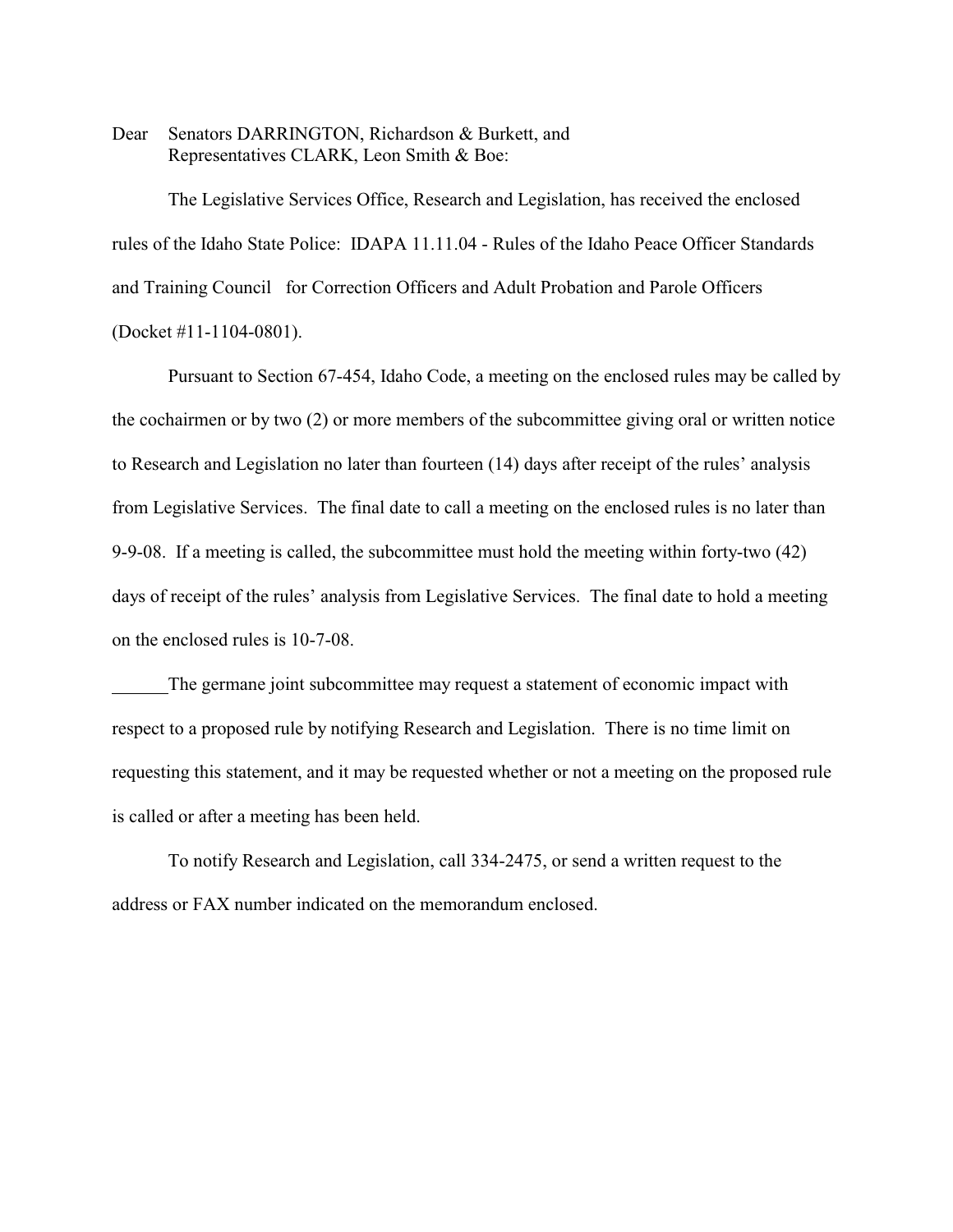# **MEMORANDUM**

TO: Rules Review Subcommittee of the Senate Judiciary & Rules Committee and the House Judiciary, Rules & Admin. Committee FROM: Katharine Gerrity, Principal Legislative Research Analyst, LSO DATE: August 19, 2008 SUBJECT: Idaho State Police - IDAPA 11.11.04 - Rules of the Idaho Peace Officer Standards and Training Council for Correction Officers and Adult Probation and Parole Officers (Docket #11-1104-0801)

The Idaho State Police submit notice of a proposed rule at IDAPA 11.11.04 - Rules of the Idaho Peace Officer Standards and Training Council for Correction Officers and Adult Probation and Parole Officers. According to the Idaho State Police, the purpose of the rule is to eliminate the requirement that Correction Officers must demonstrate the ability to distinguish primary colors.

We have no specific comments regarding the substance of this rule. The rule appears to be authorized pursuant to Section 19-5107, Idaho Code.

cc: Idaho State Police Jeffry J. Black & Trish Christy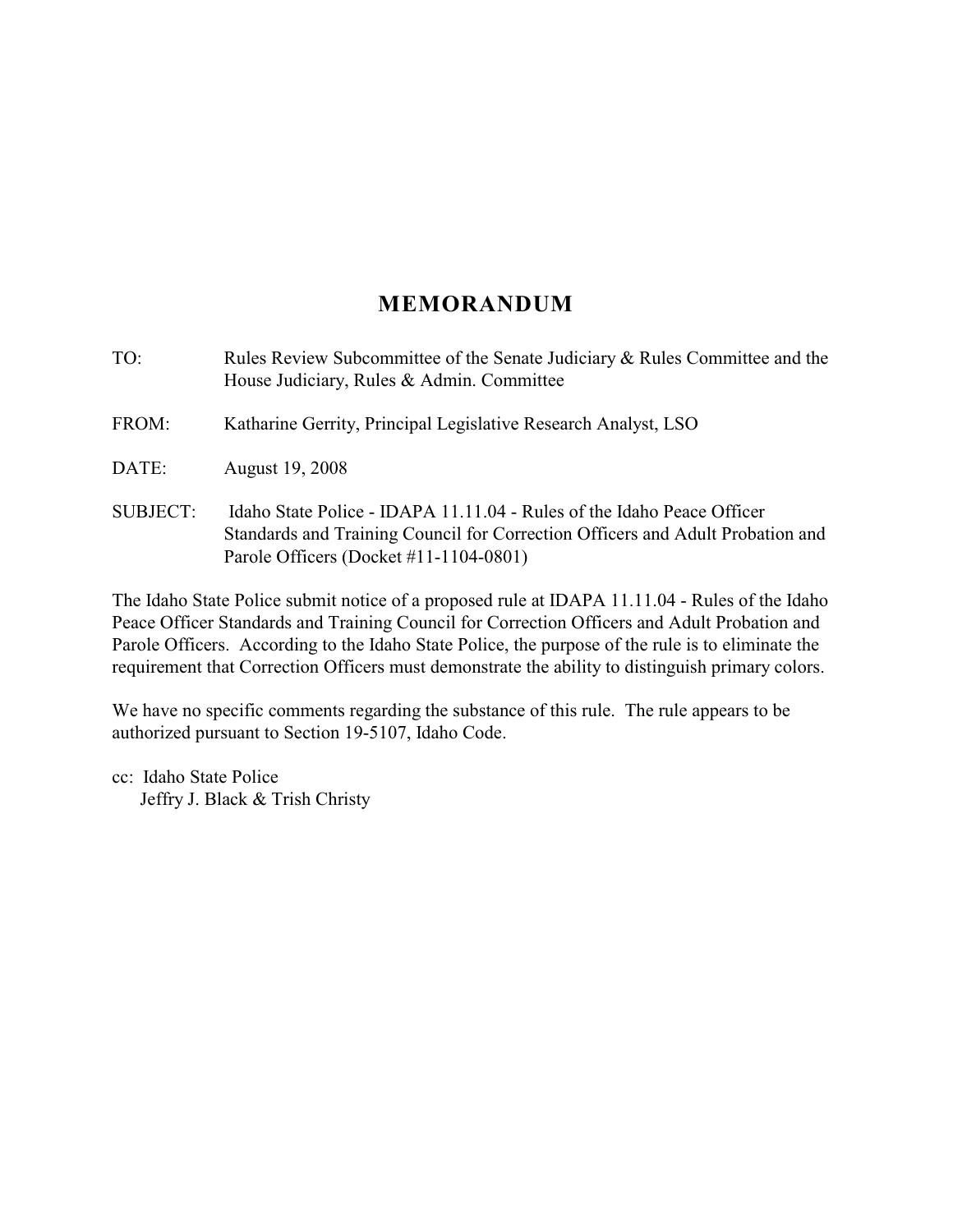## **IDAPA 11 - IDAHO STATE POLICE**

#### **11.11.04 - RULES OF THE IDAHO PEACE OFFICER STANDARDS AND TRAINING COUNCIL FOR CORRECTION OFFICERS AND ADULT PROBATION AND PAROLE OFFICERS**

### **DOCKET NO. 11-1104-0801**

### **NOTICE OF RULEMAKING - PROPOSED RULE**

**AUTHORITY:** In compliance with Section 67-5221(1), Idaho Code, notice is hereby given that this agency has initiated proposed rulemaking procedures. This action is authorized pursuant to Section 19-5107, Idaho Code.

**PUBLIC HEARING SCHEDULE:** Public hearing(s) concerning this rulemaking will be scheduled if requested in writing by twenty-five (25) persons, a political subdivision, or an agency, not later than September 17, 2008.

The hearing site(s) will be accessible to persons with disabilities. Requests for accommodation must be made not later than five  $(5)$  days prior to the hearing, to the agency address below.

**DESCRIPTIVE SUMMARY:** The following is a nontechnical explanation of the substance and purpose of the proposed rulemaking:

Eliminates the requirement that Correction Officers must demonstrate the ability to distinguish primary colors.

**FEE SUMMARY:** The following is a specific description of the fee or charge imposed or increased: N/A

**FISCAL IMPACT:** The following is a specific description, if applicable, of any negative fiscal impact on the state general fund greater than ten thousand dollars (\$10,000) during the fiscal year resulting from this rulemaking:

This rulemaking does not impact the general fund.

**NEGOTIATED RULEMAKING:** Pursuant to IDAPA 04.11.01.811, negotiated rulemaking was not conducted because the affected party drafted the rule and submitted it to POST Council for approval.

**ASSISTANCE ON TECHNICAL QUESTIONS, SUBMISSION OF WRITTEN COMMENTS:** For assistance on technical questions concerning the proposed rule, contact Trish Christy at (208) 884-7253.

Anyone may submit written comments regarding this proposed rulemaking. All written comments must be directed to the undersigned and must be delivered on or before September 24, 2008.

DATED this 14th day of July, 2008.

Jeffry J. Black Executive Director Idaho State Police Peace Officer Standards and Training Council 700 S. Stratford Dr. P.O. Box 700 Meridian, ID 83680-0700 Phone: (208) 884-7251 Fax: (208) 884-7295

#### **THE FOLLOWING IS THE TEXT OF DOCKET NO. 11-1104-0801**

**Idaho Administrative Bulletin Page 43 September 3, 2008 - Vol. 08-9**